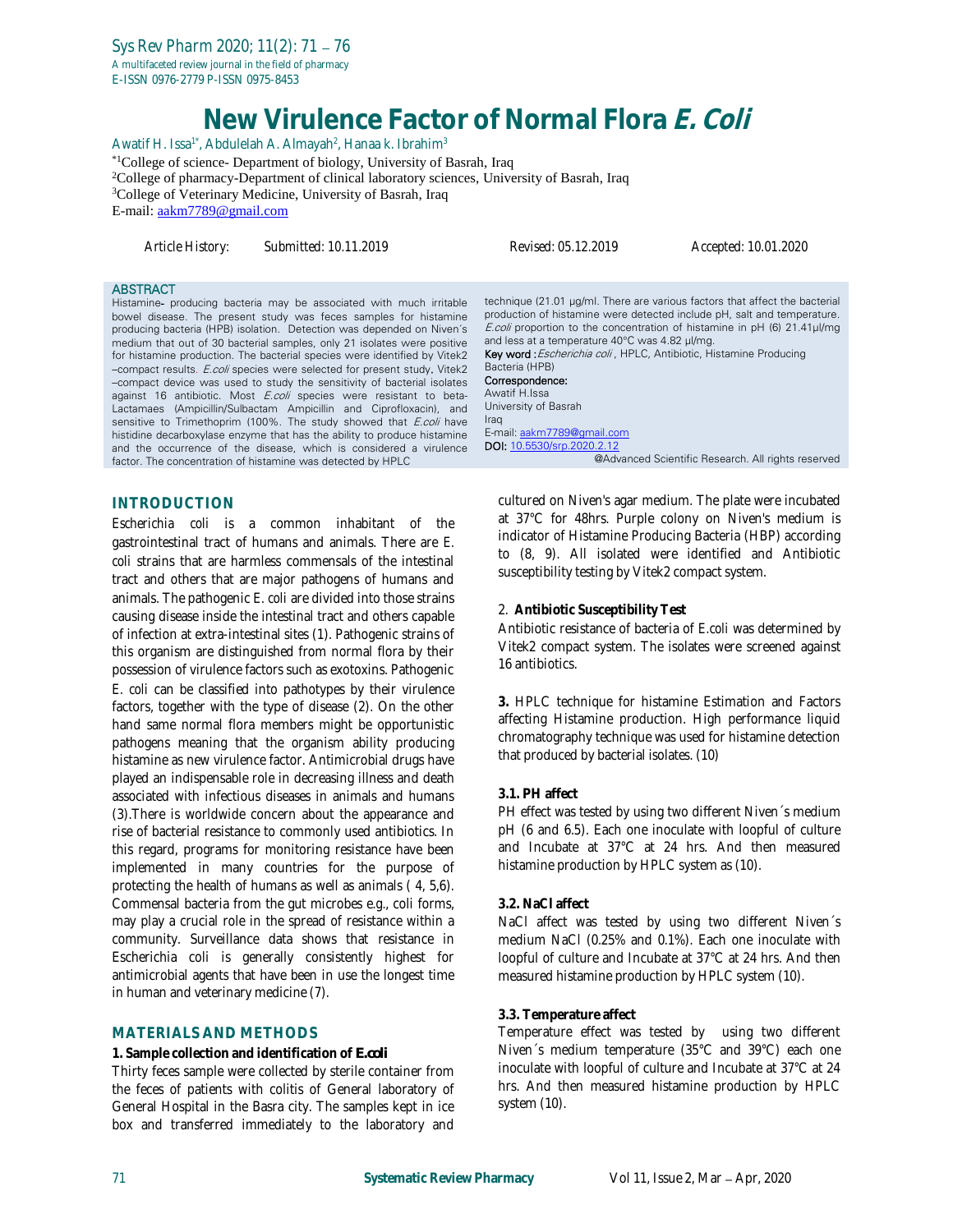A total of 30 coliform bacteria were isolated from the studied feces samples, only *E. coli* 21 isolates were positive Histamine Producing Bacteria HPB were detected according to colorimetric change from green to violet color by Niven´s medium as shown figure (1).

## **RESULTS AND DISCUSSION**

1-Identification of Bacteria *E.coli*



Figure (3-1): The color change on Niven's media

The bacterial isolates were characterized by morphological, physiological and biochemical tests of bacterial isolates by Vitek2 compact system.

This results showed that the isolates can change the color of Niven´s medium, because presence Purple Bromocresol and PH change due to the activity of histidine decarboxylase enzyme that convert acidic histidine to alkaline histamine  $(11)$ .

**Antibiotic Susceptibility Test**

 An antibiotic is a kind of ubiquitous contaminant in the aquatic environment with industrial effluents and sewage discharge. The bacterial isolates were exposed to 16 antibiotics for susceptibility testing. This study showed that *E. coli* highest degree of sensitivity toward Ceftazidime, Cefepime, Gentamicine and Trimethoprim (100%), while The overall resistance pattern showed high resistance against Ampicilin, Ambicillin/Sulbactam(80%) and Nitrofurantion, Ertapenem (60%)as shown figure(1)



S = Sensitive, R= Resistance, I= Intermediate

Figure (3-6): Sensitivity and resistance of the *E.coli* towards various antibiotics.

To help characterize evolution of drug resistance in *E. coli* since antimicrobial drugs were first widely used, we tested existing strain collections of *E. coli* for their susceptibility to a common panel of 16 antimicrobial agents (12, 13).Marked multiple antibiotic resistances (over 70%) were observed for erythromycin, tetracycline and ampicillin, chloramphenicol and norfloxacin. Multiple antibiotic resistance refers to the resistance of two or more classes of antibiotics (14).In different parts of the world, resistance of *E. coli* to penicillins group of antibiotics have been on higher side and is

increasing day by day, but there are only few reports which indicates 100% resistance to penicillins (15).Resistance of amoxicillin and a beta lactam inhibitor Similar kinds of results, where beta lactam inhibitors increase the efficiency of penicillin group of antibiotic against *E. coli*, have been reported in previous studies(16). Multiple drug resistance (MDR) is described as resistant to at least one member from three different antibiotic classes being used for the treatment of *E. coli.*(17).Several studies also indicated high resistance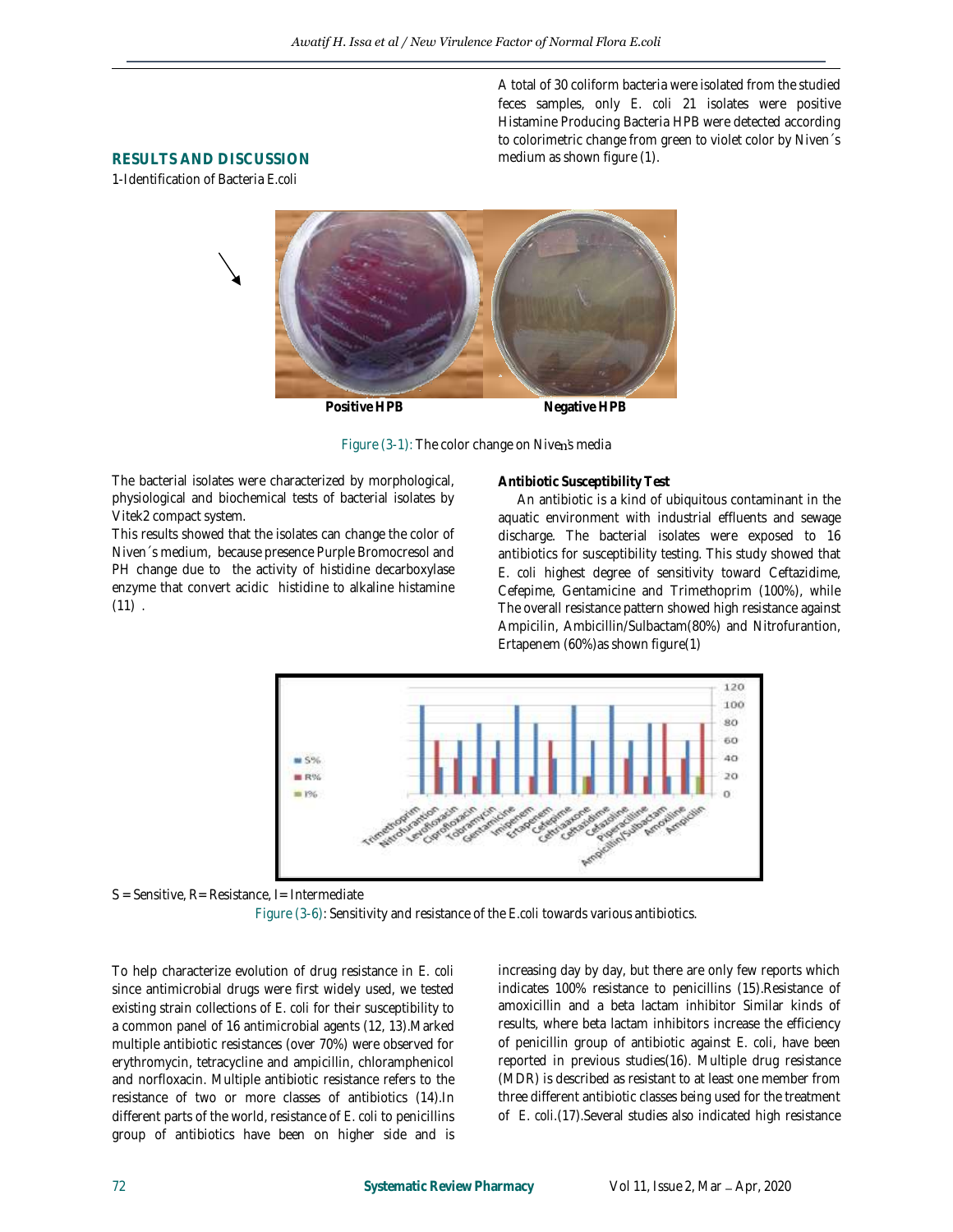rate of avian *E.coli* against Ampicilin and Nitrofurantion ( 18,19,20,21)

**3.** HPLC technique for histamine Estimation and factors affecting Histamine production depending on the HPLC technique the concentration of histamine in the *E.coli* was measured (21.01 µg/ml as shown in figure (2).



Figure (2): HPLC analysis of histamine concentration produced from *E.coli*

The genera and species of bacteria belonging to the family *Enterobacteriaceae* play a big role in the production of biogenic amines, may be this is part of the amines fed (22,23 ). The present study is agreed with the results of Koohdar V. A.1, 2011 showed that histamine producing bacteria can be divided in to two categories : those species capable of producing large quantities of histamine (> 100mg / 100 ml) example *Klebsiella pneumonia* and *Morganella morganii*and those species that produce lesser amounts of histamine (< 25

mg / 100 ml) example *Escherichia coli* and *Citrobacter freundii.* Also agreed with many research results (25, 26) the Less concentration of some microorganisms like *E.coli* and *Citrobacter freundii* to convert histidine into histamine depends strongly on their enzymatic activity and ability to grow in different environmental system. There are factors that affect the ability to produce histamine were studied like pH, NaCl and Temperature.

Table (1): Factors affecting histamine production in histamine-producing *E. coli*.

| Isolates HPB               | D <sub>H</sub>                   |       | NaCl mq |       | I emperature   |                |
|----------------------------|----------------------------------|-------|---------|-------|----------------|----------------|
|                            | 0.J                              |       |         | 0.25  | $35^{\circ}$ C | $40^{\circ}$ C |
| (a)E.<br><i>coli</i> ug/ml | $\overline{\phantom{a}}$<br>16.7 | 21.41 | 16.42   | 16.81 | 10.99          | 4.82           |

The results showed in the table (1) factors affecting the production of histamine in HPB. *E .coli* had been the highest histamine concentration 21.41 µg/ml in the pH 6 , while in temperature 40°C had been a lower (4.82 µg/ml as shown in figure (3).

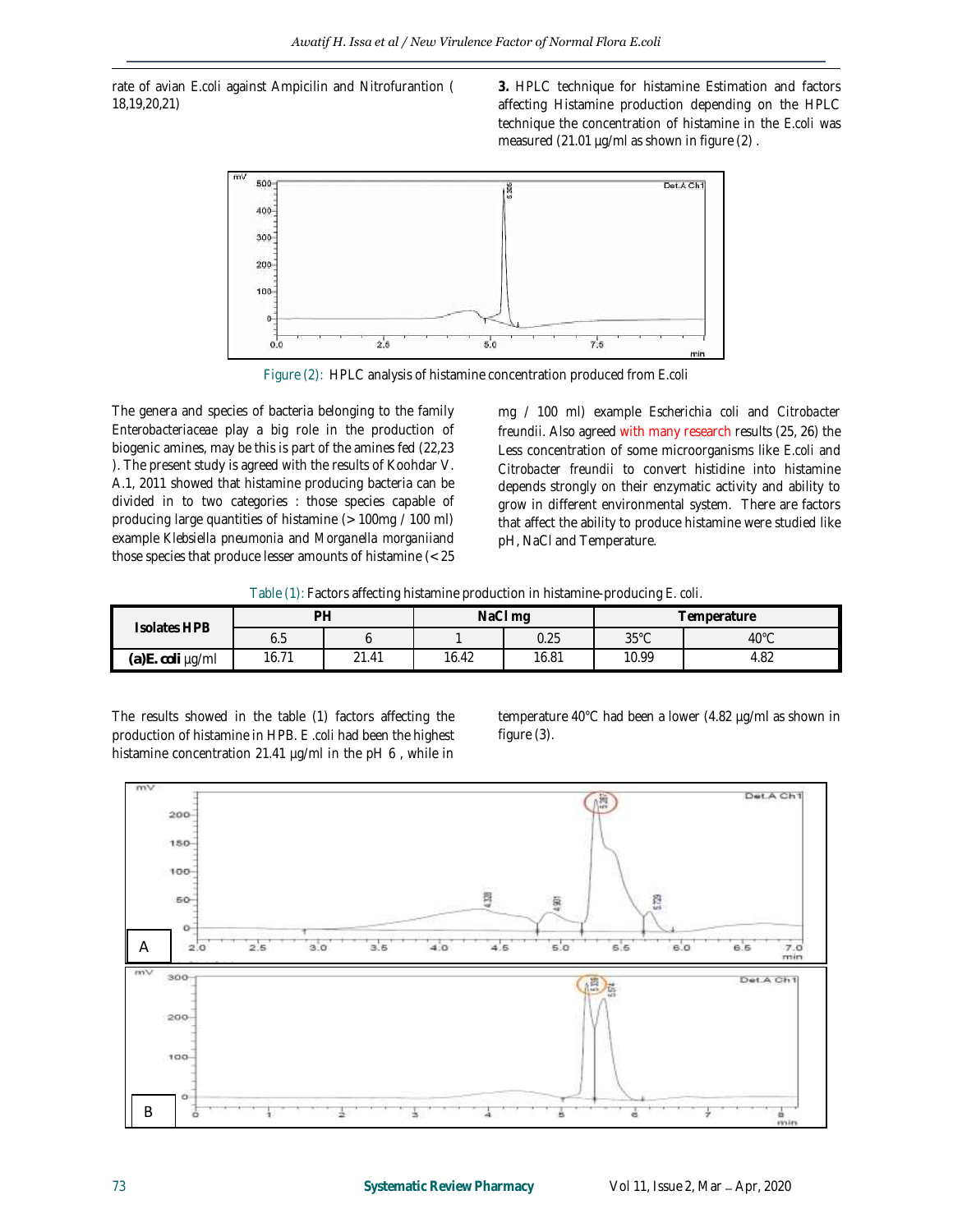

Figure (4): Factors affecting the concentration of histamine by HPLC analysis in *E. coli* a: Effect of (pH 6.5),b: Effect of(pH 6.), c: Effect salts Nacl(1 mg), d: Effect salts Nacl (0.25 mg),e: Effect temperature( 35 °C)and g: Effect temperature40°C.

Results have agreed with many studies ( 27, 28) of that there factor affect the growth of bacteria producing histamine and the effectiveness of the enzyme to a stripper carboxyl groups and on the accumulation of histamine such as temperature incubation and pH of the medium factors.Some researchers explained that the pH primary factor affecting the effectiveness of the enzyme, and that the enzyme is usually a pH However, the rapid and sharp decline in pH leads to a decline in the growth of microorganisms is also affected by an enzyme produced from bacteria NaCl and PH ( 29).The increase in NaCl concentration of at least from the accumulation of histamine and this agreed with (30).A number of researchers found( 31,32,33) that the degree of moderate temperatures can occur for the growth of bacteria to produce histamine in less than 3-4 hrs, studies also showed that histamine to do not break degree cooking temperature.(34) found that increasing the proportion of histamine at reduced pH also found that the lower the

concentration of histamine when the product is treated concentration 5% from NaCl.Histamine producing bacteria is able to grow in wide range of temperature either high temperature or low temperature (35).Confirmed (30)stressed the oxidation reduction potential of the medium in the production of biogenic amines as stimulate the conditions conducive to the effort to reduce oxidation to produce histamine and effectiveness of the enzyme HDC seems to be ineffective or discouraging the presence of oxygen, also amines formed is strongly influenced by temperature as the temperature between 20-37°Care ideal for the growth of most bacteria containing the enzyme remover carboxylaes and low temperature leads to a reduction in growth. Temperatures above 37°C depress histamine formation by all of the bacteria (36).Different species and even different strains of the same species respond differently to temperature variations. Thus, most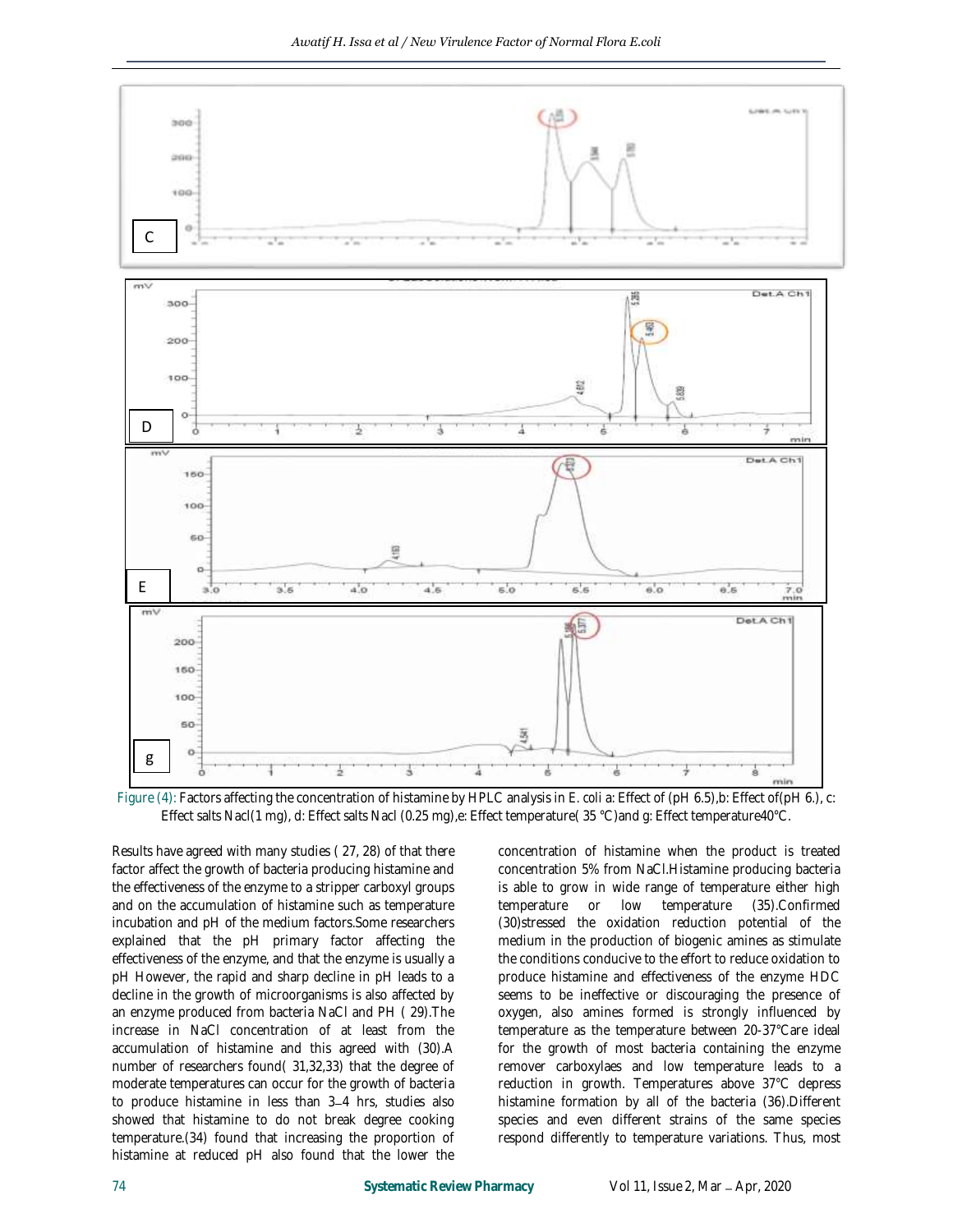strains of *E. coli* have their optimum for histamine production at 31°C to 26°C., but others at 37°C (35 ).

## **CONCLUSION**

The acquisition of a new virulence factor in *E.coli* can be cause or inhance pathogenicity. The presence of new virulence agents in the bacterial normal flora is their ability to produce histamine, making it one of the causes of the disease. *E.coli* have high resistance against many antibiotics Trimethoprim, while the overall resistance pattern high resistance Ampicilin, Ambicillin/Sulbactam

## **REFERENCES**

- 1. **Ferens WA, Hovde CJ (2011)**: Escherichia coli O157:H7: animal reservoir and sources of human infection. Foodborne Pathogens and Disease 8, 465 485.
- 2. **Kaper, J. B., J. P. Nataro, and H. L. Mobley. 2004**. Pathogenic Escherichia coli. Nat. Rev. Microbiol. 2:123-140.
- 3. **Aarestrup FM, Wegener HC, Collignon P. Resistance in bacteria of the food chain: epidemiology and control strategies. 2008**. Expert Rev Anti Infect Ther. 6:733-50. http://dx.doi. org/10.1586/14787210.6.5.733
- 4. **Cizman M (2003):** The use and resistance to antibiotics in the community. International Journal of Antimicrobial Agents 21, 297-307.
- 5. **Aarestrup FM (2004):** Monitoring of antimicrobial resistance among food animals: principles and limitations. Journal of Veterinary Medicine B Infectious Diseases and Veterinary Public Health 51, 380 - 388.
- 6. **Li D, Liu B, Chen M, Guo D, Guo X, Liu F, Feng L, Wang L (2010):** A multiplex PCR method to detect 14 Escherichia coli serogroups associated with urinary tract infections. Journal of Microbiological Methods  $82.71 - 77.$
- 7. **U.S. Food and Drug Administration. National Antimicrobial Resistance Monitoring System Enteric Bacteria (NARMS) 2010:** Executive Report; USFDA: Rockville, MD, USA.
- 8. **Niven, C. F. ; Jeffrey, M. B. and Corlett, D. A. ( 1981**). Differential Plating Medium for Quantitative Detection of Histamine -Producing Bacteria . Appl. Environ. Microbiol. , 41( 1): 321-322 .
- 9. **Koohdar,V.A. ; Razavilar, V.; Motalebi , A. A.; Mosakhani, F.;Valinassab, T. ( 2011).** Isolation and Identification of Histamine-forming bacteria infrozen Skipjack tuna (*Katsuwonuspelamis*) **.** Iran. J. Fisher. Sci., 10 (4) : 678-688 .
- 10. **Cinquina, A. L., F. Longo, A. Cali, L. De Santis, R. Baccelliere, and R. Cozzani. 2004**. Validation and comparison of analytical methods for the determination of histamine in tuna fish samples. J. Chromatogr. A 1032:79-85.
- 11. **Bjornsdottir-Butler et al. 2010**. Development of molecular-based methods for determination of high histamine producing bacteria in fish. *International Journal of Food Microbiology*, 139(3): 161-167.
- 12. **Mohanta T, Goel S (2014)** Prevalence of antibioticresistant bacteria in three different aquatic environments over three seasons. Environmental Monitoring and Assessment 186(8): 5089-5100.
- 13. **Ayandiran TA, Ayandele AA, Dahunsi SO, Ajala OO (2014)** Microbial assessment and prevalence of antibiotic resistance in polluted Oluwa River, Nigeria. The Egyptian Journal of Aquatic Research 40(3): 291- 299.
- 14. **Vignesh S, Muthukumar K, James RA (2012**) Antibiotic resistant pathogens versus human impacts: a study from three eco-regions of the Chennai coast, southern India. Marine Pollution Bulletin 64(4): 790 800.
- 15. **Manuel Medell, Mariana Medell, Alicia Martínez, Rodolfo Valdés (2012**). Characterization and sensitivity to antibiotics of bacteria isolated from the lower respiratory tract of ventilated patients hospitalized in intensive care units . BRAZ J INFECT DIS. 16(1):45-51.
- 16. **Drawz SM, Bonomo RA. Three decades of betalactamase inhibitors. ClinMicrobiol Rev. 2010**;23(1):160-201
- 17. **Mavroidi A, Miriagou V, Liakopoulos A, Tzelepi E, Stefos A, Dalekos GN, et al. Ciprofloxacin-resistant Escherichia coli in Central Greece: mechanisms of resistance and molecular identification(2012).** BMC Infect Dis.;12.
- 18. **Kazemnia A., Ahmadi M. and Dilmaghni M. (2014).**  Antibiotic resistant pattern of different Escherichia coli phylogenetic groups isolated from human Urinary Tract Infection (UTI) and avian colibacillosis. Iran Biomedical Journal, 18(4), 219-224.
- 19. **Wang J.Y., Tang P., Cui E.H., Wang L.Q., Liu W.H., Ren J.J., Wu Y., Qiu Y.H. and Liu H.J. (2013).**  Characterization of antimicrobial resistance and related resistance genes in Escherichia coli strains isolated from chickens in China during 2007-2012. African Journal of Microbiology Research, 7(46), 5238-5247.
- 20. **Zhang T., Wang C.G., Lu J.C., Wang R.S. and Zhong X.H. (2012).** Survey on tetracycline resistance and antibiotic resistant of genotype of avian Escherichia coli in North China. Poultry Science, 91, 2774-2777.
- 21. **Dou X., Gong J., Han X., Xu M., Shen H., Zhang D., Zhuang L., Liu J. and Zou J. (2015).** Characterization of avian pathogenic Escherichia coli isolated in Eastern China. Gene, 576, 244-248.
- 22. **Bover-Cid S, Hugas M, Izquierdo-Pulido M and Vidal-Carou MC, 2000c**. Reduction of biogenic amine formation using a negative amino acid-decarboxylase starter culture for fermentation of fuet sausage. J. Food Protect. 63, 2, 237-243.